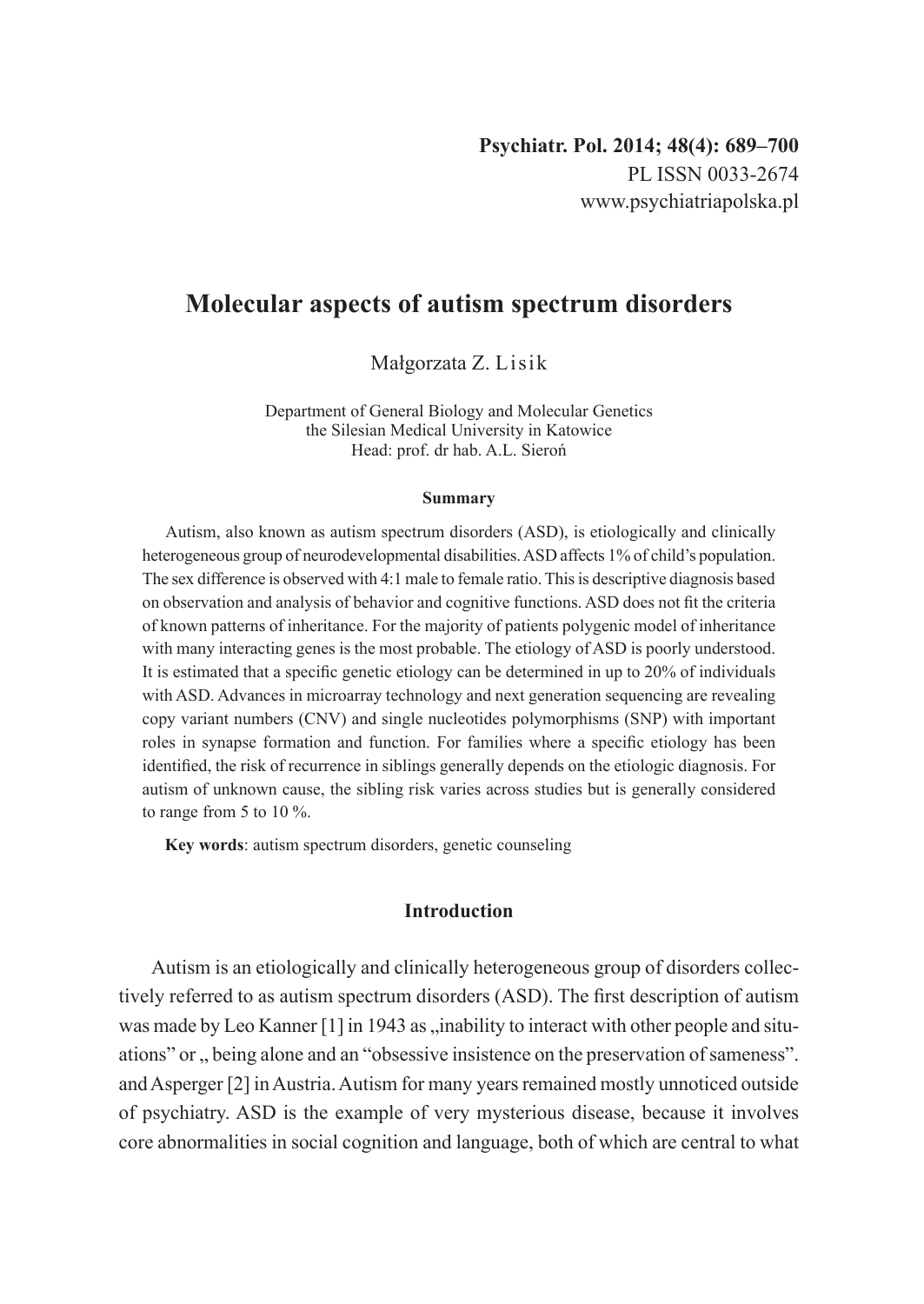makes as human. Understanding of autism will have impact on our knowledge about cognitive processes and development of therapeutic technics [3].

In late 80-ties monozygotic and dizygotic twins studies indicated that autism is a disorder with high heritability of around 0,85-0,92. Studies of families affected with autism showed increased risk of recurrence in siblings of proband (8,6%) [4].

 Knowledge and understanding of genetic bases of autism is a challenge. ASD as a disorder does not full-fill criteria for known patterns of inheritance. In majority of cases it is not possible to establish the etiology of disorder even with the use ofthe newest methods of molecular biology. ASD and other psychiatric disorders belong to the polygenic disorders, where many genes are inherited in codominant fashion and function together in an additive or an synergistic manner [5].

Our knowledge about genetic mechanisms is still too incomplete to use genetic tests in making a diagnosis of ASD. It is clinical diagnosis based on observation and evaluation of behavior and cognitive functions. Prognosis is variable, the disorder has lifelong effects on the ability to socialize, to care for him/herself, and to participate meaningfully in the community. Diagnosis of ASD may impact the other family members [6,7].

After the clinical diagnosis genetic tests may be helpful in better understanding unique etiology in specific patient. "Genetic" diagnosis may be useful in contact with other families affected with the same disease, reduce the feeling of the guilty, more precise estimation of the recurrence risk in next children, possibility of more specific treatment disorders [5].

#### **Diagnosis**

Triad of the symptoms described by Wing i Gould [8] has found place in classifications DSM-IV-TR and ICD-10:

- 1. impairments in social interactions,
- 2. deficits and dysfunctions in communication (verbal and not verbal)
- 3. restricted repetitive and stereotyped patterns of behavior, activities and interests.

According to DSM-IV classification diagnosis of autism involves broad spectrum called autism spectrum disorders or pervasive developmental disorders ASD encompass clinically defined conditions: childhood autism, atypical autism, Asperger syndrome, disintegrative disabilities and pervasive developmental disorder-not otherwise specified. Autism represents a quantitative spectrum of impairments rather than discrete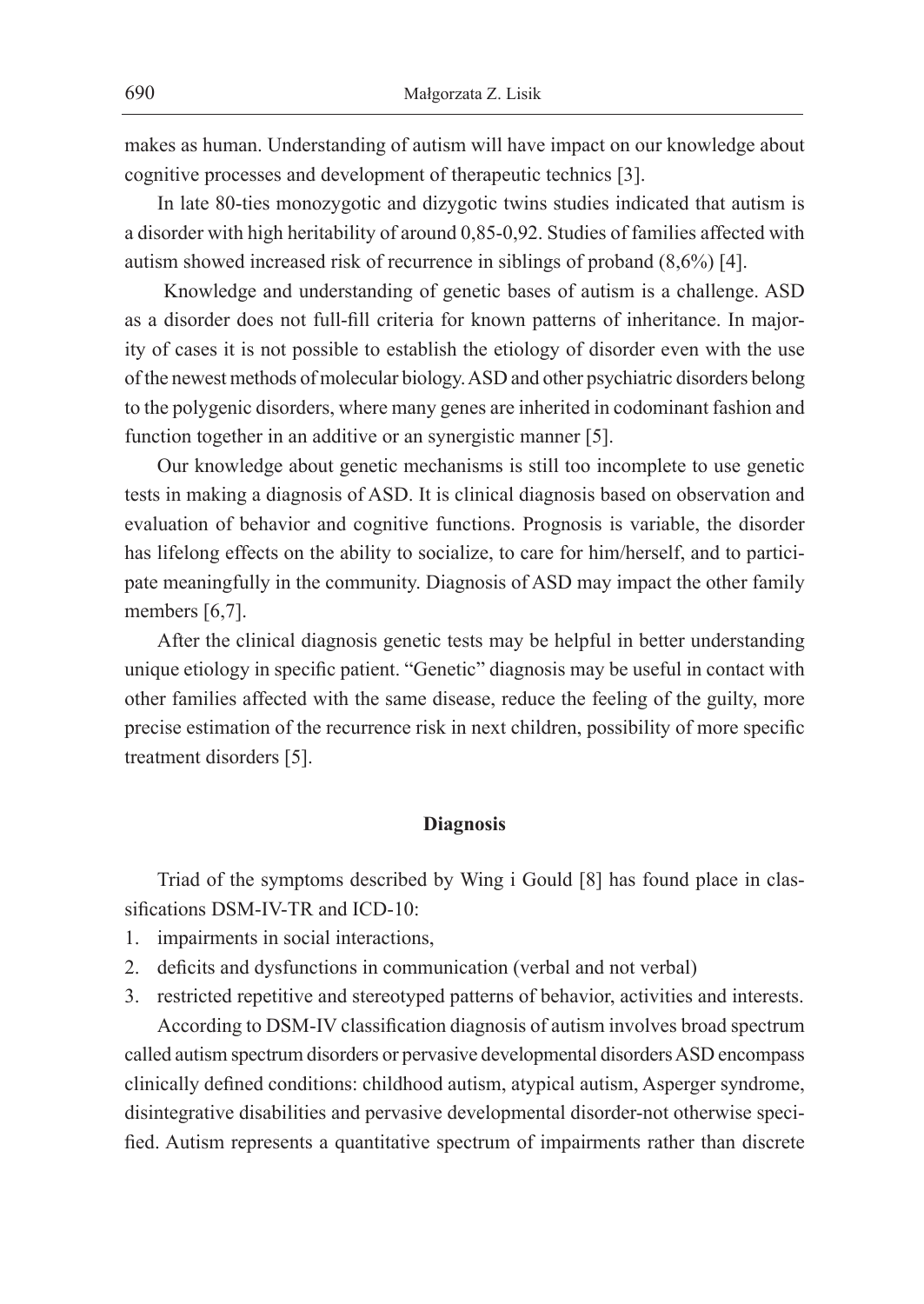disorders. Patients represent a clinically variable population that suffers from pathologic levels of quantitative variation in the major cognitive and behavioral domains that are disrupted. How the clinical domains relate to underlying dysfunction in specific cognitive domains is unknown [3,5,6].

Thinking about autism as "disease" is useful in the context of phenotypes, which cause that patient looks for the help of doctor. The second aspect of phenotype is severity of the disability. Genes implicated thus far in ASD seem to converge in common pathways affecting neuronal and synaptic homeostasis. Phenotype is the result of interaction between common and rare genetic variants, epigenetic factors, modifying genes and environmental factors [9].

Specific neurologic and medical symptoms occur commonly in patients with autism spectrum disorders. They involve: motor problems, anxiety, seizures, abnormal sleep patterns and psychiatric problems hyperactivity, short attention span, compulsiveobsessive disease, emotional liability, bipolar disease, schizophrenia [4].

Lack of effective preventing methods, biomarkers helpful in early diagnosis and specific treatment methods or medicine "treating" ASD. Essential is early diagnosis and correct adequate treatment and support [5,6].

### Prevalence

The prevalence of ASD has been reported to be considerably higher the last years compared to numbers reported 15-20 years ago. It has raised enormous concern from parents, physicians and scientists fearing that some environmental toxins have emerged to cause an autism epidemic. Epidemiologic analyses showed that increase in number of children diagnosed with ASD was effect of increased awareness of ASD by parents and professionals and the expansion of diagnostic boundaries. The incidence of ASD appears to be as high as 1:100 children and is much more common in boys than in girls, with boys to girls ratio 4:1 [10].

A three-generation pedigree analysis is very important. ASD may occur in a sporadic patient in the otherwise healthy family, or in several children of one generation. Zhao et al. [11] hypothesized that two types of families may exist: low-risk families with sporadic autism patients being mainly caused by *de novo* mutation, with high penetrance in males and relatively poor penetrance in females, and high risk families in which ASD probands received a dominant mutation most often from females, who carry this mutation but are themselves unaffected.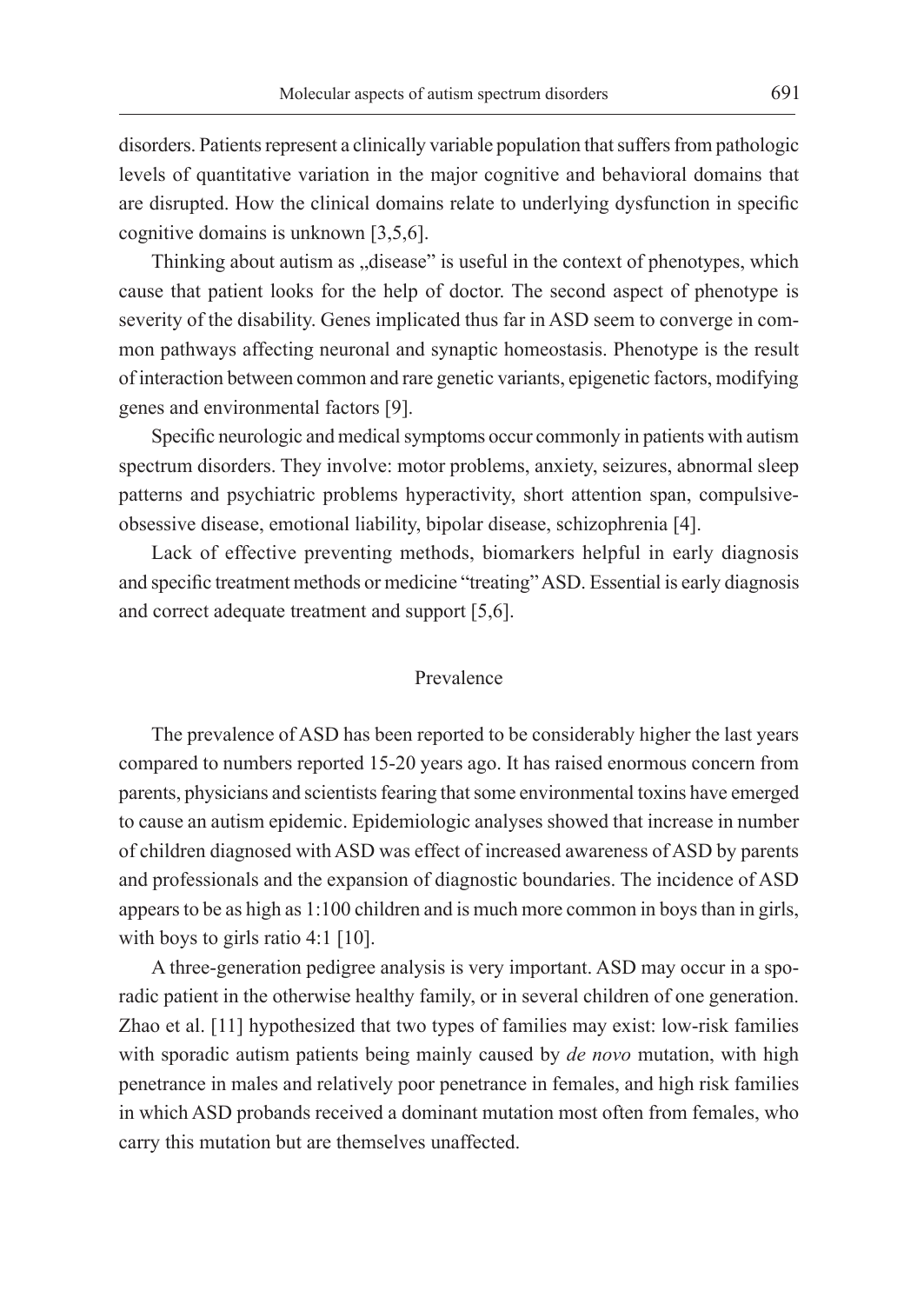The etiology of ASD is little known. The genetic cause of ASD is recognized in only 20-25% of cases. Autism is mainly caused by combinations of many common variants, copy number variants (CNV) and single nucleotide polymorphisms (SNP) with very small effect sizes [4].

The biggest advance in understanding autism pathophysiology has been the appreciation of a significant genetic contribution to the etiology ofASD. The twin studies described ASD as the most genetic of neuropsychiatric disorders, with concordance rates of 82-92 % in monozygotic twins compared with 10-20 % in dizygotic twins. In all studies, the concordance rate in monozygotic twins is not complete, indicating that epigenetic, stochastic, and/or environment al factors are present [4]. A polygenic model in which multiple genes interact either in an additive or a synergistic way appears the most plausible for the majority of ASD patients [21].

# Specific forms of ASD

Autistic spectrum disorders can be divided into two groups: specific and idiopatic. Single-gene disorders associated with ASD account for  $\sim$  5% of cases [12].

The most common monogenic disease, where one of the core symptoms is ASD is Fragile X syndrome (FXS), the most common familial form of mental retardation. Dynamic mutation in FXS is caused by amplification of number of repeats of triplet CGG in promoter region of *FMR1* gene causing the lack of transcription of the gene and in consequence lack of protein product of the gene FMRP. FMRP is a transporter protein binding RNA. At the level of synapse FMRP is the regulator of translation of many proteins. Lack of FMRP causes the constellation of symptoms from cognitive dysfunction to autistic behaviors. FXS affects both sexes, but clinical symptoms vary and are more severe in males. The leading symptom in males after the puberty is mental retardation, usually moderate or profound degree accompanied with behavioral problems: short attention span, emotional liability, autistic features, stereotypical. The presence of autistic features leads to the primary diagnosis of ASD, especially in older boys. Nowadays Fragile X syndrome is thought to be the most common monogenic cause of autism. 2 % of patients primary diagnosed as ASD finally have a diagnosis FXS. Recent advances in understanding neurobiology and function of FMRP are based on data from mouse model of the disease. FXS is the disease of synaptic plasticity. Known genes associated with ASD interacts with signaling pathway, which is disturbed in patients affected with FXS. If FMRP is decreased or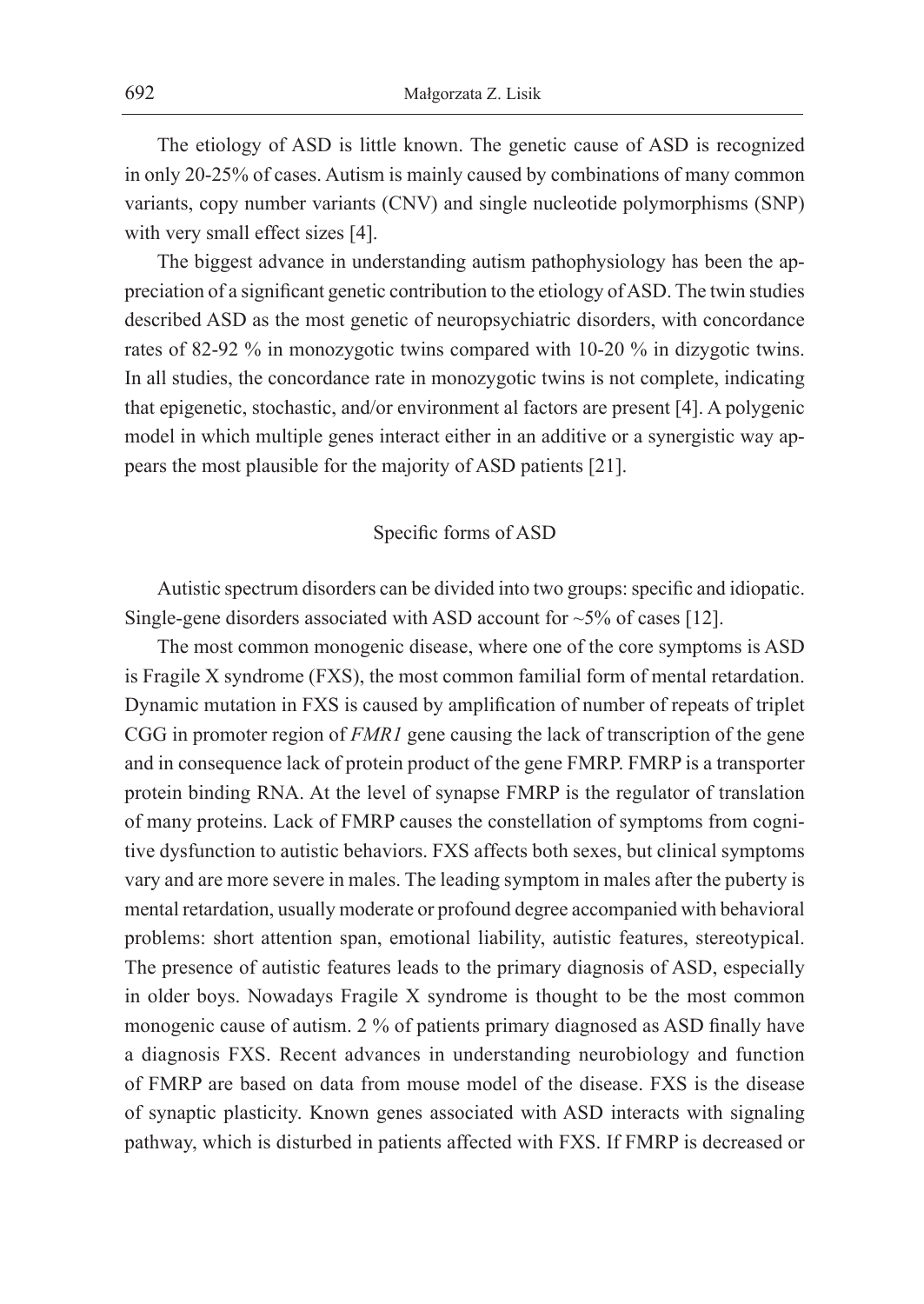absent there is significant dysregulation of various pathways/proteins that that disrupt brain development pervasively leading to developmental delays, particularly autism. In future target treatment FXS may be effective in treatment of patients affected with ASD [13].

Other monogenic disorders with accompaning autism: tuberous sclerosis (*TSC1 i TSC2*), neurofibromatosis typ I (*NF1*), Angelman syndrome (*UBE3A*), Smith-Lemli-Opitz syndrome, Rett syndrome (*MeCP2*), Joubert syndrome, *PTEN* hamartoma tumor syndrome*.* [4,12,14].

The risk ofASD increases also in children exposed to valproic acid and thalidomid *in utero* [4].

### Genetic investigations in ASD

The latest advances in the field of autism genetics, the use of high-resolution microarrays in screening investigations of the genome caused the explosion of information about pathophysiology of ASD and allowed to detect the heterogeneous and complex genetic bases of disability and partially understanding of processes leading to different phenotypes. Identification of mutations in candidate genes such as: neuroligins, neurorexins and SHANK, encoding proteins crucial to synapse formation, maturation and stabilization showed synapsis as main player in susceptibility to ASD [14].

Genome–wide CNV and association studies allowed the identification of submicroscopic deletions and duplications called copy variant numbers (CNV), in many *loci*, observed *de novo* in 5-15% patients with ASD. Sequencing the exons allowed for detection of pathogenic *de novo* mutations in u 3,6 – 8,8 % cases with ASD.

Autism is etiologically heterogeneous group of disabilities and involves various types of copy variant numbers (CNV) and single nucleotides polymorphisms (SNP) located in almost all and characterized by incomplete penetrance. Each represent no more than 1-2% of cases individually [15].

Copy-Number Variants (CNV)

The use of whole-genome microarrays allowed for the detection of submiroscopic deletions and duplications in various genomic *loci* called copy-number variants (CNV – *copy numer variants*) in 10-20 % patients with idiopatic ASD [12]. CNV associated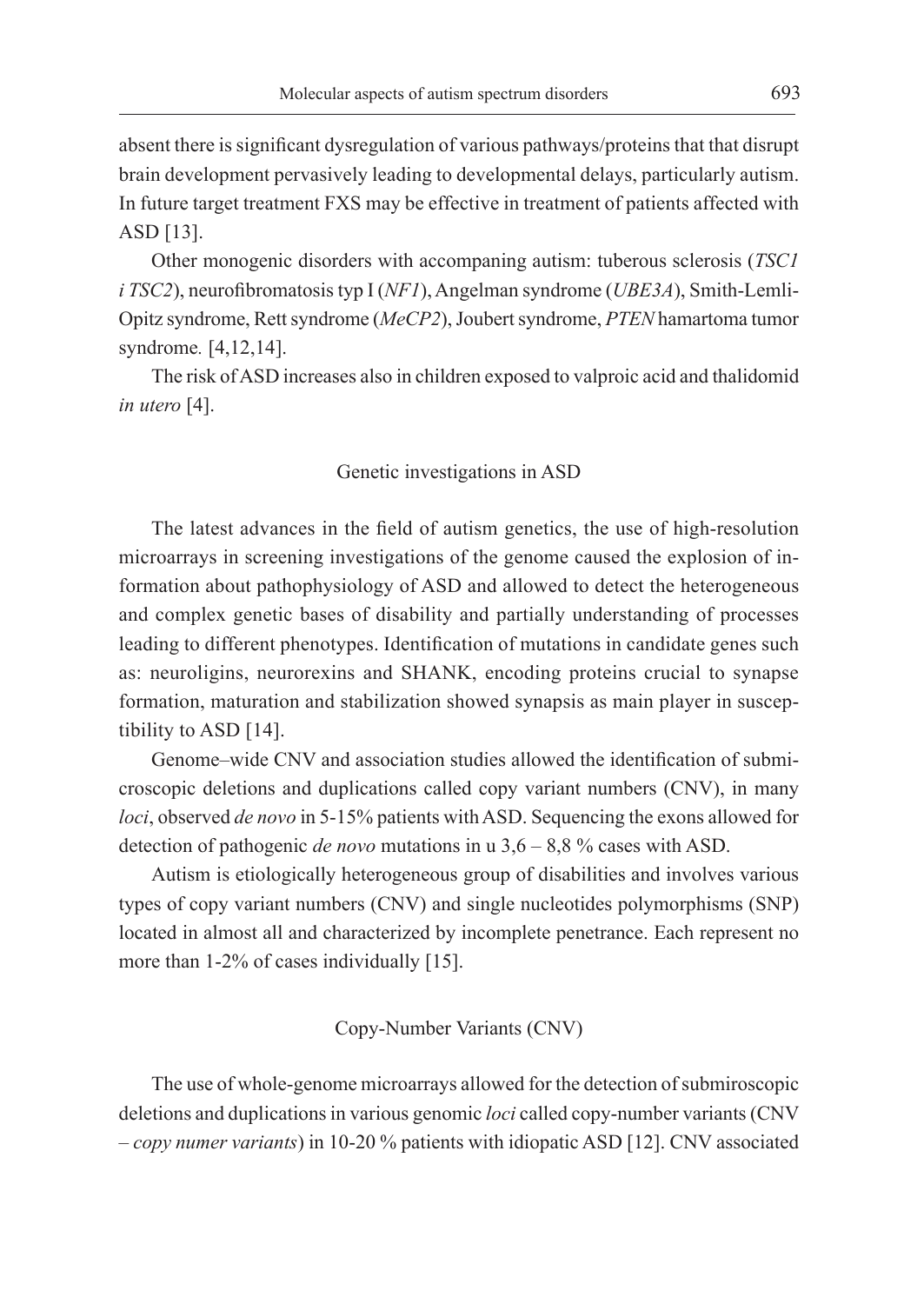with autism are *de novo* mutations in germline cells. The most common chromosomal aberration detected in patients with ASD was 15q11-13 duplication found in 1-3% of them. This duplication showed the parental origin effect, inherited from father who had a normal phenotype [16].

The other described CNVs were located in the regions of chromosomes deletions 1q21.1, 2p16.3, (involving *NRXN1* gene), 2q37, 7q22q13.3, 16p11.2 (600 bp) 22q21q23 i Xp22; duplications 7q11.23, 16p13.1, 17p11.2. [16-18].

In some cases such as: CNV 16p11 and 15q11-13 were transmitted by healthy parent, but caused problems in offspring. Genetic or epigenetic mechanism causing diminished penetrance of CNV in parent, carrier of mutation remains unknown [16-18].

To date, more than 3800 individuals with ASD, 1200 unaffected siblings, and 600 controls along with the genotypes of parents have been analyzed. In all studies,. *de novo* copy-number variants appeared to be enriched in individuals with ASD compared with their unaffected siblings or the controls. Overall 6,6 % of individuals with sporadic ASD had at least one rare *de novo* copy-number variant, compared with 4,1 % in individuals with ASD who also had an affected first-degree relative with ASD, 1,4 % in unaffected siblings. And 1,9 % in controls. The *de novo* copy-number variants were larger and affected more genes in individuals with ASD compared with unaffected siblings and controls [15].

Mechanisms of action of rare CNV's in the pathogenesis of ASD could be:

- 1. through altering the necessary copy number of positional context of the key DNA sequence required for regulating the proper expression of the nearby genes.
- 2. affecting still undiscovered genes or non-coding RNA's residing in the CNV regions.
- 3. disrupting uncharacterized isoforms of the adjacent annotated genes [19].

### Mutations in genes

Next generation exome sequencing have enabled the identification of many genes associated with ASD. Rare and *de novo* mutations in coding sequences were indentified in 5-10% cases with ASD. Rare alleles and single nucleotide polymorphisms (SNP) contribute to ASD predisposition with rather small effect. Mutations in genes coding proteins involved in chromatin remodelling, metabolism, mRNA translation and synapses functions seem to interact in signaling pathways important for homeostasis of neurons and synapses [20].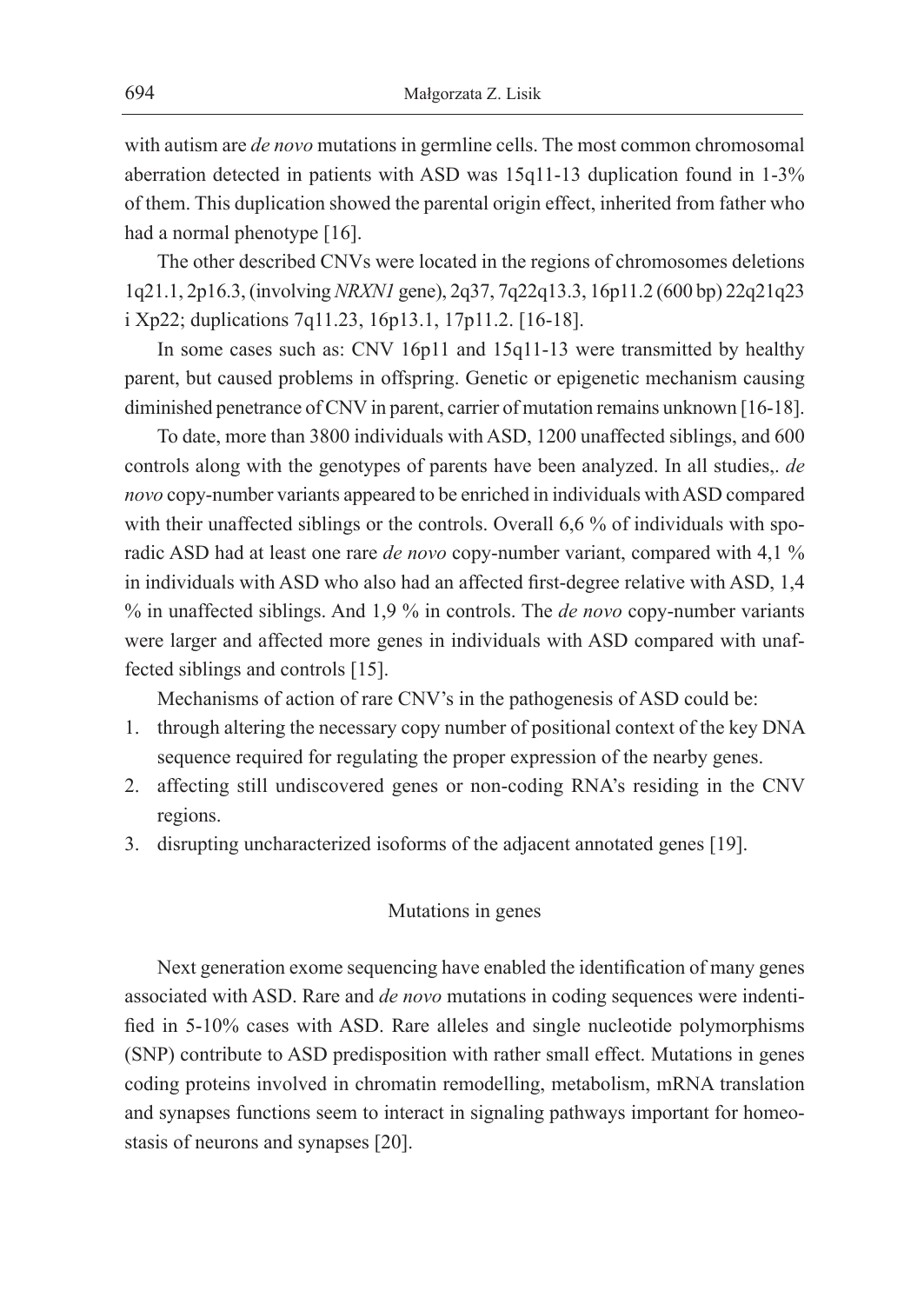There are proves indicating important role of the genes coding synaptic proteins In pathophysiology of ASD. This hypothesis was supported by identification of mutations (CNV and point mutations) in multiple genes encoding proteins crucial for development maturation and stabilization of synapses. Noh et a.l [20] found that an usually high number of genes affected by DNA deletions/duplications are associated with the functioning of synaptic transmission. The proteins made by many of these genes are known to interact with each other and together with proteins from other duplicated/deleted genes form a large interlinked biological network. Among proteins involved in the function of synapses are: presynaptic neurexins (*NRXN1, NRXN2, NRXN3*) and their postsynaptic ligands (*NLGN1, NLGN3, NLGN4X, NLGN4Y*), and family of SHANK proteins enriched in the postsynaptic density (*SHANK1, SHANK2, SHANK3*). Postsynaptic neuroligins interacts with presynaptic α- lub β-neurexins stimulating formation of presynaptic vesicles. Neuroligins also interact with postsynaptic SHANK proteins [14, 21-23]. Functional studies involving the creation of animal models showed that the changes of levels of these proteins changes the morphology, function and plasticity of synapses. Important is that many phenotypes may be reversed after the change of levels of protein [7].

The burden of *de novo* mutations affecting genes expressed in the brain is higher In individuals with ASD compared with controls. Two-thirds of *de novo* mutations were of parental origin, and the rate of these mutations increased with age. [20].

The accumulating number of distinct, individually rare genetic causes in ASD suggests that the genetic architecture of autism resembles that of ID, with many genetic and genomic disorders involved, each accounting for a small fraction of cases [24].

Autism represents the final common pathway for numerous genetic brain disorders. Many well-recognized intellectual disability (ID) genes can also cause ASD, with or without ID. Similarly, several genes initially identified in epilepsy patients can also result in ASD and ID. These findings indicate that these genes cause a continuum of neurodevelopmental disorders that manifest in different ways depending on other genetic, environmental or stochastic factors [24].

There are more than 100 recurrent genetic defects that can cause ASD. All the genes and chromosomal rearrangements were identified as well-known causes of ID. Several of them have also been involved in epilepsy [24].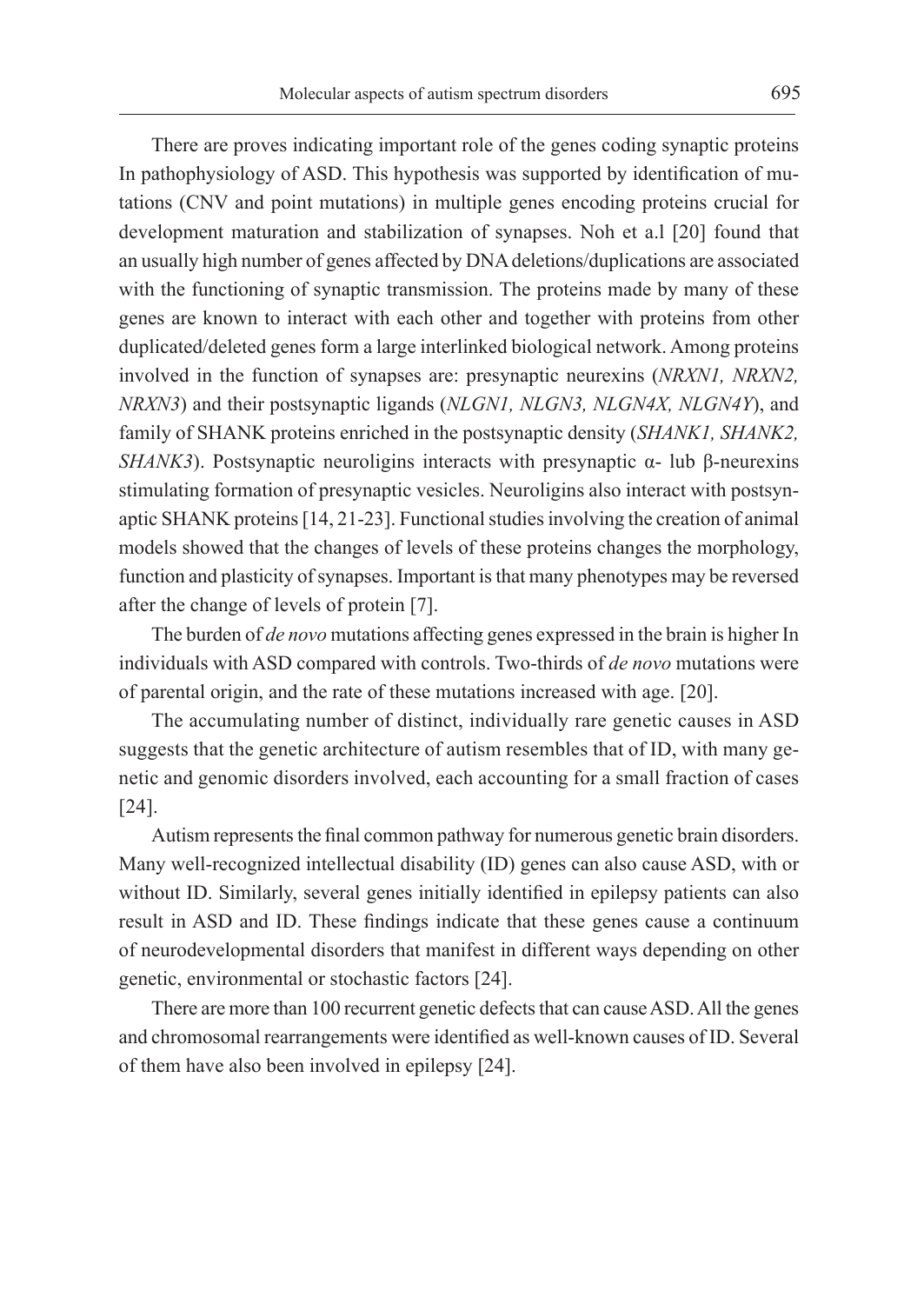#### Multiple hits in ASD

Each individual CNV is rare and account for fewer than 1-2 % of all ASD cases individually. In addition, most of these CNVs are not found In individuals with ASD exclusively, but also occur in unaffected controls, albeit with much lower frequency.. Any single one of them is not a fully penetrant ASD-causing variant in itself. Genetic variant is only the first hit in a two or multiple hit process that ultimately leads to disorder. The degree of mutational burden (in copy numbers or sequence) is an important determinant of the risk that a given individual carries. A multiple hit model involves relatively small number of genes in any given patient. Autism is a complex genetic disorder resulting from simultaneous genetic variations in a few, several or even multiple genes [4].

Given that *de novo* mutations account for only a small fraction of individuals with ASD (< 15%), inherited variants are expected to play a major role in genetic susceptibility to ASD. In addition inherited risk and protective alleles might contribute to the incomplete penetrance and variable expressivity observed in individuals carrying *de novo* deleterious mutations. Several studies have demonstrated the presence of more than one deleterious mutation (multiple hits) in individuals with ASD. It must involve complex and contingent functional networks and be influenced by environment al and epigenetic factors [15].

In patients affected with ASD the mutations in genes encoding a diversity of molecular mechanisms were detected: cell adhesion, synaptic vesicle release, neurotransmission, synaptic structure, RNA processing/splicing, and activity-dependent protein translation. Diversity of potential mechanisms and apparent lack of specificity of mutations for ASD begs the question as to whether ASD should be viewed as a unitary disorder. Asking whether the diverse spectrum genes implicated inASD might converge on common pathways becomes an important question for understanding autism and developing new therapeutics [3].

## Genetic counselling

There is a strong need to carefully assess the children and their families, and to exclude all known medical causes of the disorder. The aim of genetic counseling is to provide information to parents and children, and to estimate the recurrence risk of the disorder..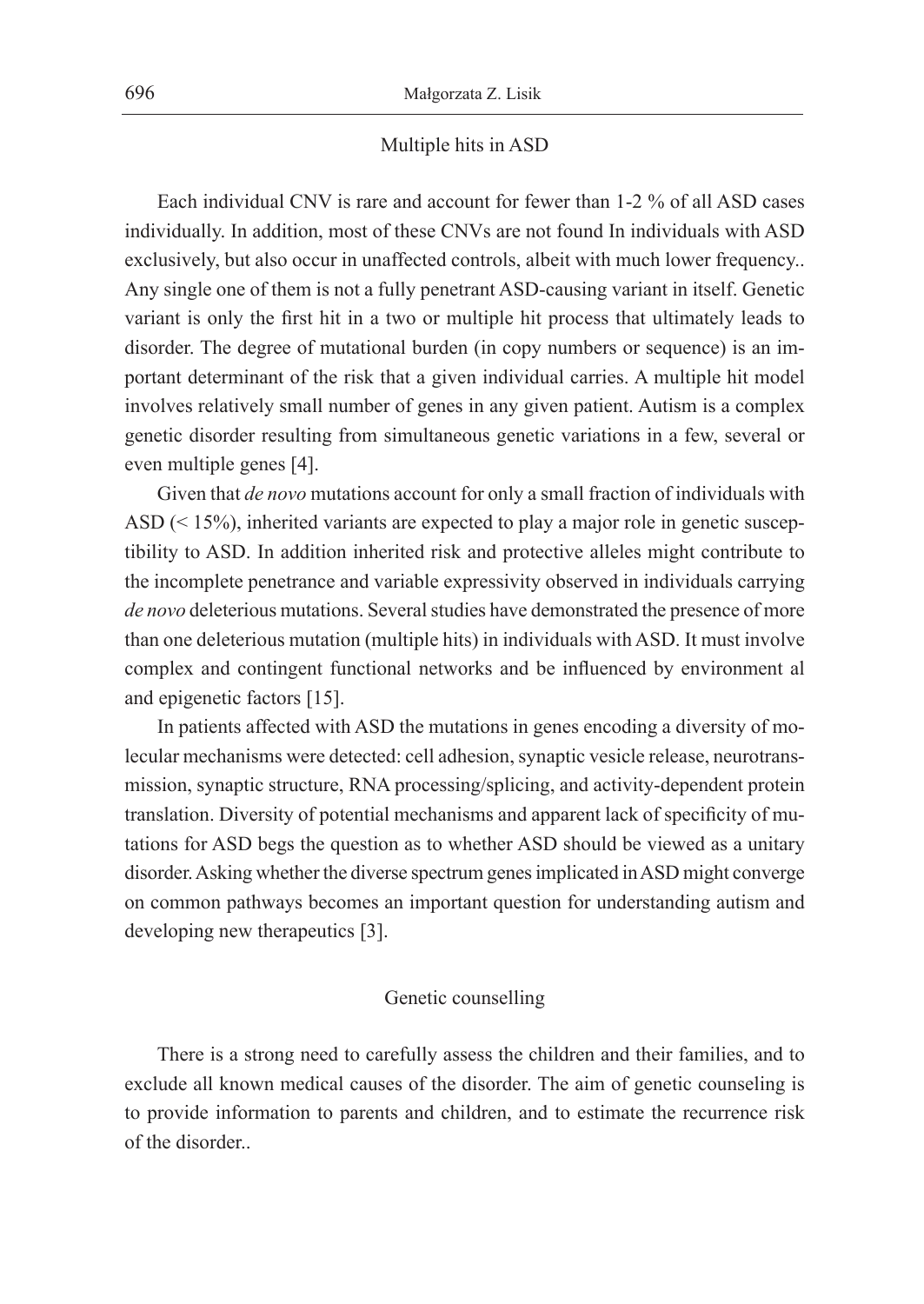The American Academy of Neurology, the American Academy of Pediatrics and American College of Medical Genetics have developed guidelines for the investigation of autism spectrum disorders. Cytogenetic microarray (CMA) is recommended as a first-line test in the initial postnatal evaluation of individuals with ASD [25,26]

There are several reasons for testing, including [25]:

- 1. Providing medical therapy for children with treatable
- 2. Providing information or recurrence risks for subsequent pregnancies or for other family members
- 3. Defining a specific etiology, even if therapy is not available, but helping to understand pathophysiology.

When *de novo* pathogenic mutation or CNV is found in the proband the recurrence risk is typically quoted as 1%, taking into account the rare cases of gonadal mosaicism in one of the parents, or the possibility that one parent carries a chromosomal rearrangement that predisposes to the CNV [26].

One of the most difficult scenarios for genetic counseling is the situation, when proband is carrier of CNV, known to demonstrate incomplete penetrance and/or variable expressivity. Until more expansive genotype-phenotype studies are conducted, empirically derived risk figures 15-20% should be considered the minimum risk regardless of risk variants found on microarray [26].

If no apparent genetic cause is identified in the proband – as is the case presently for the majority with ASD -, the recurrence risk is extrapolated from empirical studies. Retrospective family studies published prior to the late 1990s estimated the risk for a couple with one autistic child to be 3-10 %. However, older studies are limited by small sample sizes. Because of broadening of the diagnostic criteria over time, they may have missed siblings with milder form. [12,27]. A recent large, longitudinal prospective studies of high-risk infants has shown that the recurrence risk is higher. 18,7% for the siblings of proband diagnosed with ASD. The risk did not change with the severity of ASD symptoms or with the sex of the proband. The sex of next child does impact on risk, as males were consistently at higher risk for ASD. When two siblings in one family were affected with ASD, the risk for younger sibs increased to 32,2 %, which is consistent with older estimates. (25-35%). The incidence of ASD among the offspring of individuals themselves on the spectrum is unknown but probably [28].

Population studies of 1500 000 children born in Denmark in years 1980-2004 showed that recurrence risk of ASD in siblings was 4,5-10,5%. [29].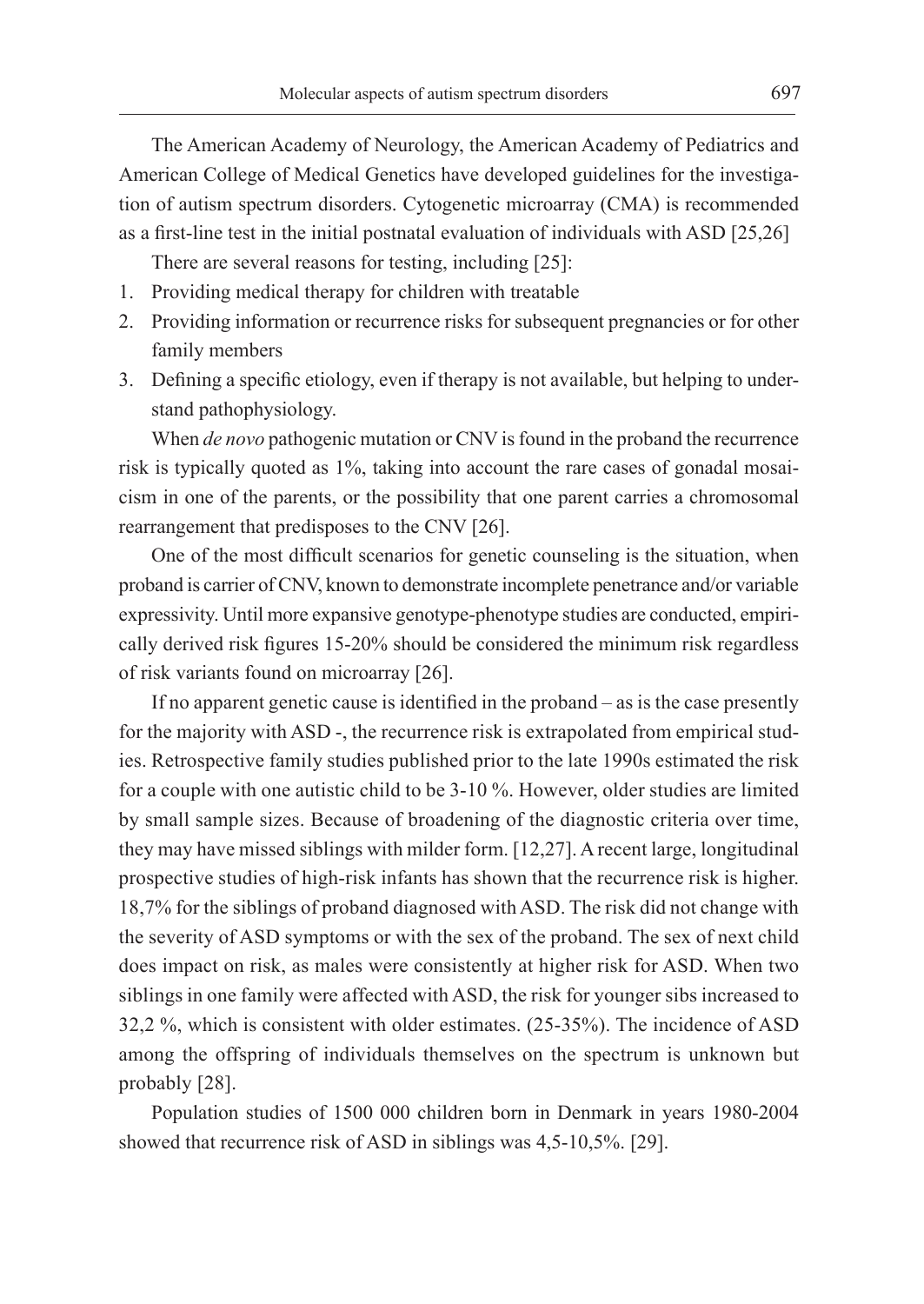The knowledge about genetics of autism arises the next challenge understanding the way in which ASD is a broad spectrum of phenotypes. Phenotypic heterogeneity is next serious problem in treatment of ASD. Although the magic "anti-ASD pill" may not become available soon, comprehensive genotyping of individual patients combined with the novel insights generated from the transgenic animal studies may provide us with personalized treatment options. Autism may be a phenotypically heterogeneous group of disorders caused by combination of changes in multiple possible candidate genes, being different in each patients and requiring for each individual individuallytailored treatment [20].

# Future directions

There is still much to be learned about genetic causes of ASD and other neurodevelopmental disorders. Genetic testing for ASD is limited to ruling out known genetic conditions and screening the genome for rare CNVs that confer risk of unknown magnitude. Studies with the use of next-generation sequencing will allow to identify new candidate genes for ASD, *de novo* mutations in protein-coding genes that are predicted to be damaging in ASD probands, and absent in control subjects.

### **References**

- 1. Kanner L. *Autistic disturbances of affective contact*. Nervous Child 1943; 2: 217–250.
- 2. Asperger H. *Die 'autistischen psychopathen' im kindesalter.* Arch. Psychiatr. Nervenkr. 1944; 117: 73–136.
- 3. Geschwind DH. *Genetics of autism spectrum disorders*. Trends Cogn. Sci. 2011; 15: 40 4. Miles JH. *Autism spectrum disorders – a genetics review*. Genet. Med. 2011; 13: 278–294.
- 4. Heil KM, Schaaf CP. *The genetics of autism spectrum disorders a guide for clinicians*. Curr. Psychiatry Rep. 2013: 15: 334.
- 5. Yates K. (tłum. Szczęsny E.) *Diagnostyka autyzmu*. Med. Prakt. Pediatr. 2009; 3: 79-88.
- 6. Komender J, Jagielska G, Bryńska A. *Autyzm i zespół Aspergera*. Warszawa: Wydawnictwo Lekarskie: PZWL; 2009.
- 7. Wing L, Gould J. *Severe impairments ofsocial interaction and associated abnormalities in children: epidemiology and classification*. J. Autism Dev. Disord. 1979; 9: 11–29.
- 8. Scherer SW, Dawson G. *Risk factors for autism: translating genomic discoveries into diagnostics*. Hum. Gent. 2011; 130: 12831–12836.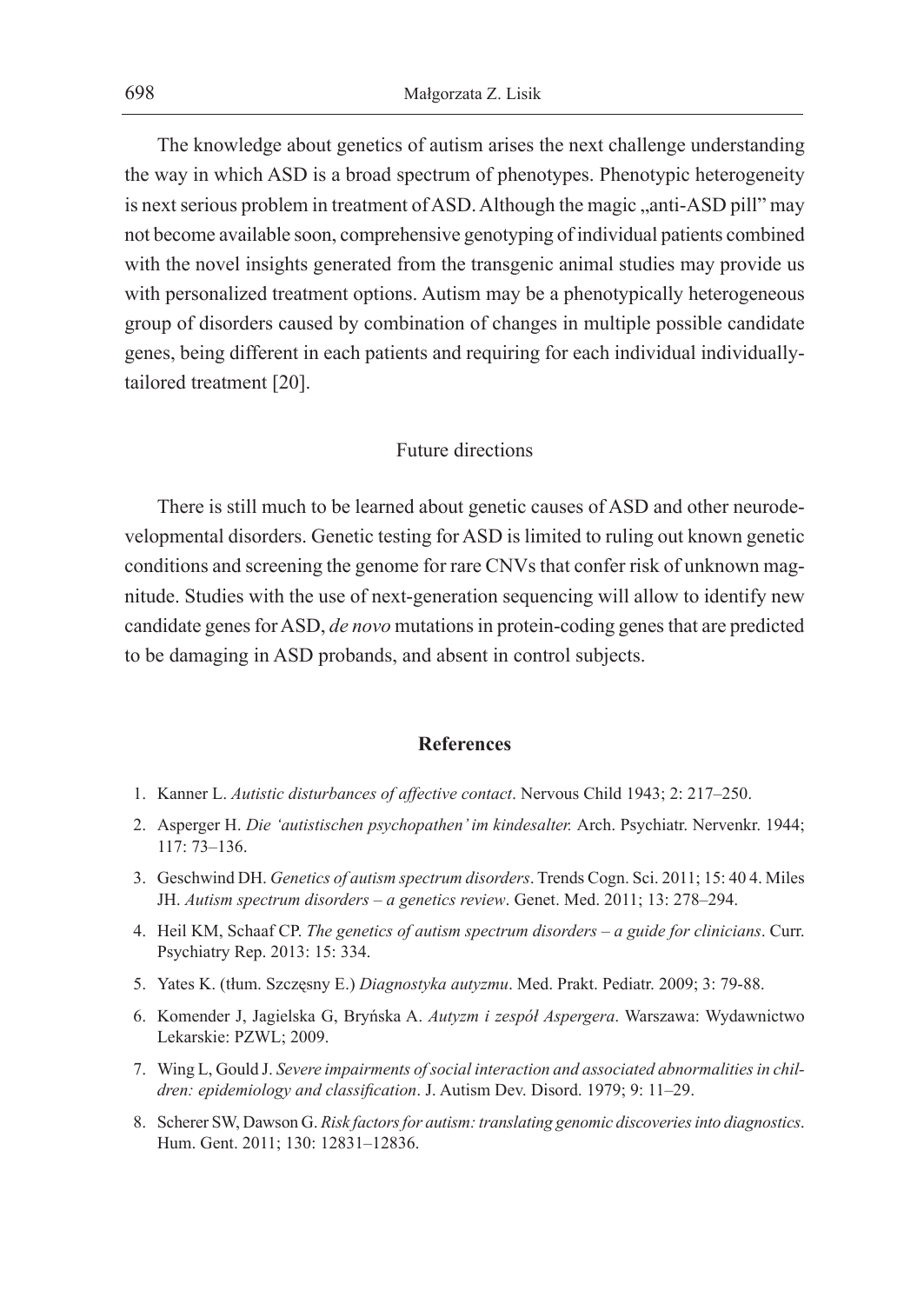- 9. Leonard H, Dixon G, Whitehouse JO, Bourke J, Aiberti K, Nassar N. i wsp. *Unpacking the complex nature of the autism epidemi*c. Res. Autism Spectr. Disord. 2001; 4: 548–554.
- 10. Zhao X, Leotta A, Kustanovich V, Lajonchere C, Geschwind DH, Law K. i wsp. *A unified genetic theory for sporadic and inherited autism*. Proc. Natl. Acad. Sci. U.S.A. 2007; 104(31): 12831–12836.
- 11. Carter MT, Scherer SW. *Autism spectrum disorder in the genetics clinic: a review*. Clin. Genet. 2013; 83: 399–407.
- 12. Hagerman RJ, Rivera SM, Hagerman PJ. *The fragile X family of disorders: a model for autism and targeted treatments*. Curr Pediatr. Rev. 2008; 4: 40–52.
- 13. Persico AM, Napolioni V. *Autism genetics*. Behav. Brain Res. 2013; 251: 95–112.
- 14. Huguet G, Ey E, Bourgeon T. *The genetic landscapes of autism spectrum disorders*. Annu. Rev. Genomics Hum. Genet. 2013; 14: 191–213.
- 15. Stankiewicz P, Lupski JR. *Structural variations in the human genome and its role in disease*. Annu. Rev. Med. 2010; 61: 437–455.
- 16. Vorstman JAS, Staal WG, van Daalen E, van Engeland H, Hochstenbach PFR, Franke I. *Identification of novel autism candidate regions through analysis ofreported cytogenetic abnormalities associated with autism*. Mol. Psychiatry 2006; 11: 18–28.
- 17. Grayton HM, Fernandes C, Rujescu D, Collier DA. *Copy number variations in neurodevelopmental disorders*. Prog. Neurobiol. 2012; 99: 81–91.
- 18. Walker S, Scherer SW. *Identification of candidate intergenic risk loci in autism spectrum disorder*. BMC Genomics 2013; 14: 499.
- 19. Noh HJ, Ponting CP, Boulding HC, Meander S, Betancur C, Buxbaum JD. i wsp *Network topologies and convergent aetiologies arising from deletions and duplications observed in individuals with autism*. PLOS Genetics 2013; 9(6): e1003523.
- 20. Poot M. *Towards identification of individual etiologies by resolving genomic and biological conundrums in patients with autism spectrum disorders*. Mol. Syndromol. 2013: 4: 213–226.
- 21. Peca J, Feng G. *Cellular and synaptic network defects in autism*. Curr. Opin. Neurobiol. 2012; 22: 1–7.
- 22. Won H, Mah W, Kim E. *Autism spectrum disorder causes, mechanisms and treatments: focus on neuronal synapses*. Front. Mol. Neurosci. 2013; 6: 19
- 23. Betancur C. *Etiological heterogeneity in autism spectrum disorders: More than 100 genetic and genomic disorders and still counting*. Brain Res. 2011; 1380: 42–77.
- 24. Toriello HV. *Approach to the genetic evaluation of child with autism*. Pediatr. Clin. North Am. 2912; 59: 113–128.
- 25. Manning M, Hudgins L. *Array-based technology and recommendations for utilization in medical genetics practice for detection of chromosomal abnormalities*. Genet. Med. 2010; 12: 742–745.
- 26. Constantino JN, Zhang Y, Frazier T, Abbacchi AM, Law P. *Sibling recurrence and the genetic epidemiology of autism*. Am. J. Psychiatry 2010; 167(11): 1349–1356.